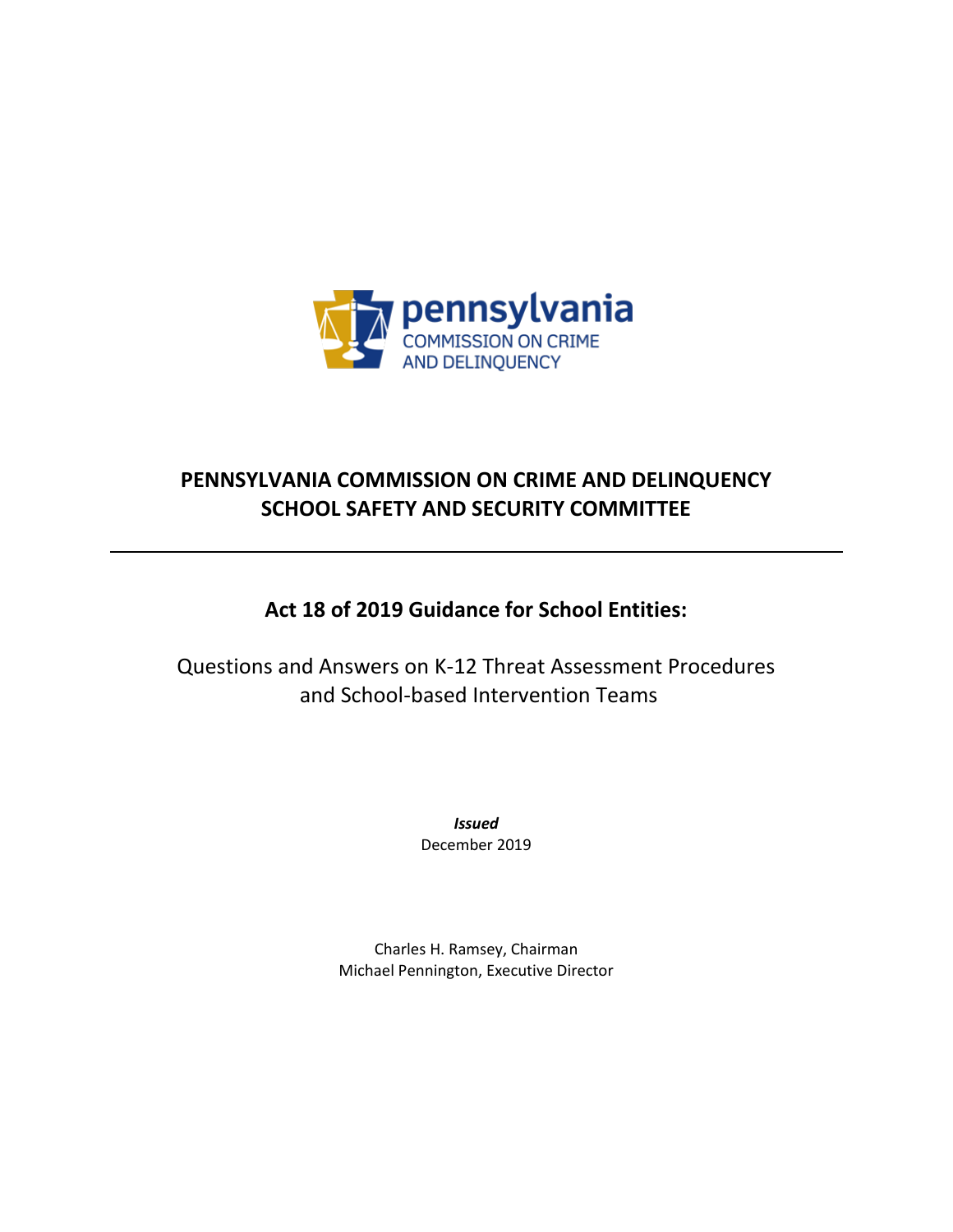# **INTRODUCTION**

 $\overline{\phantom{a}}$ 

Article XIII-E (Threat Assessment) of the Pennsylvania Public School Code of 1949 established new requirements for school entities related to threat assessment. Among its many provisions, the law requires all school entities in Pennsylvania establish at least one multidisciplinary Threat Assessment Team by the start of the 2021-2022 school year. "School entities" include school districts, Intermediate Units (IUs), career and technical centers (CTCs), charter schools, regional charter schools, and cyber charter schools.

Threat Assessment Teams are responsible for the assessment of and intervention with students whose behavior may indicate a threat to the safety of the student, other students, school employees, school facilities, the community, or others. $<sup>1</sup>$ </sup>

The law also charges the School Safety and Security Committee (SSSC) within the Pennsylvania Commission on Crime and Delinquency (PCCD) with providing guidance to Threat Assessment Teams to inform their communications and coordination with other school-based intervention teams, specifically Student Assistance Program (SAP) and Individualized Education Program (IEP) teams.

This Q&A guidance was developed by PCCD in collaboration with the Pennsylvania Department of Education (PDE) and other stakeholders to fulfill this legislative requirement, and to ensure that school entities can successfully implement threat assessment procedures that complement existing teambased efforts. While the law only identifies two school-based intervention teams, this guidance also provides information for other programs and frameworks, including Multi-Tiered Systems of Support (MTSS) and Positive Behavior Interventions and Support (PBIS).

<sup>&</sup>lt;sup>1</sup> PA Public School Code of 1949[, Article XIII-E, Section 1302.E. Threat Assessment Teams.](https://www.legis.state.pa.us/cfdocs/legis/LI/uconsCheck.cfm?txtType=HTM&yr=1949&sessInd=0&smthLwInd=0&act=14&chpt=13E&sctn=2&subsctn=0)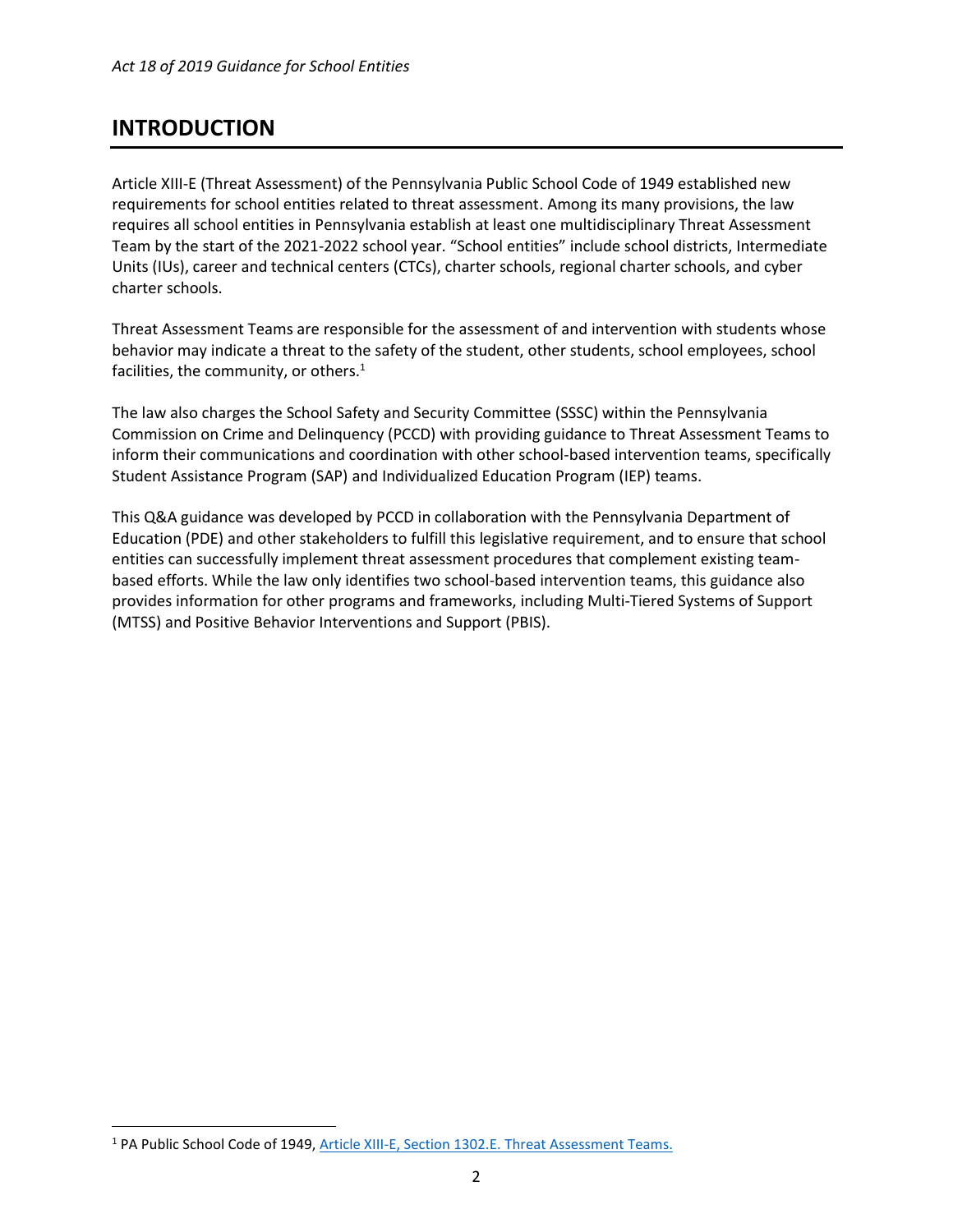# **CONTENTS**

|    | 1.A. What resources are available to facilitate or enhance coordination of services to meet a wide                                                                                                    |
|----|-------------------------------------------------------------------------------------------------------------------------------------------------------------------------------------------------------|
|    | 1.B. How might school entities consider integrating or aligning their threat assessment efforts within                                                                                                |
|    | 1.C. What training/professional development should occur across school-based teams to help them                                                                                                       |
|    |                                                                                                                                                                                                       |
|    |                                                                                                                                                                                                       |
|    | 2.B. How does a school entity know when a health or safety emergency exists so that a disclosure                                                                                                      |
|    |                                                                                                                                                                                                       |
|    | 2.D. Are School Resource Officers (SROs) or other outside local law enforcement officials who serve as<br>a school entity's law enforcement unit automatically considered school officials?  9        |
|    | 2.E. What information can outside law enforcement officers who qualify as "school officials" receive<br>from an education record, and can they share any information with their local law enforcement |
|    | 2.F. Does the information gleaned from a school-based threat assessment process - or the fact that<br>an assessment took place at all - become part of a student's education record?  10              |
| 3. |                                                                                                                                                                                                       |
|    | 3.A. What should Threat Assessment Teams and school entities consider when evaluating options for<br>addressing potential threats and/or concerning behavior by students receiving special education  |
|    | 3.B. How should Threat Assessment Teams coordinate with a student's IEP Team when an initial                                                                                                          |
|    | 3.C. What steps need to be taken by both the Threat Assessment Team and a student's IEP Team                                                                                                          |
|    | 3.D. What requirements exist for both Threat Assessment Teams and IEP Teams related to                                                                                                                |
|    | 3.E. What requirements exist when a referral to law enforcement is made regarding the actions of a                                                                                                    |
|    | 3.F. What does current federal or state law require when law enforcement questions or temporarily                                                                                                     |
| 4. |                                                                                                                                                                                                       |
|    | 4.A. How should threat assessment protocols interface with existing SAP referral protocols? 16                                                                                                        |
|    | 4.B. What types of individuals should serve on both an SAP Team and Threat Assessment Team?  16                                                                                                       |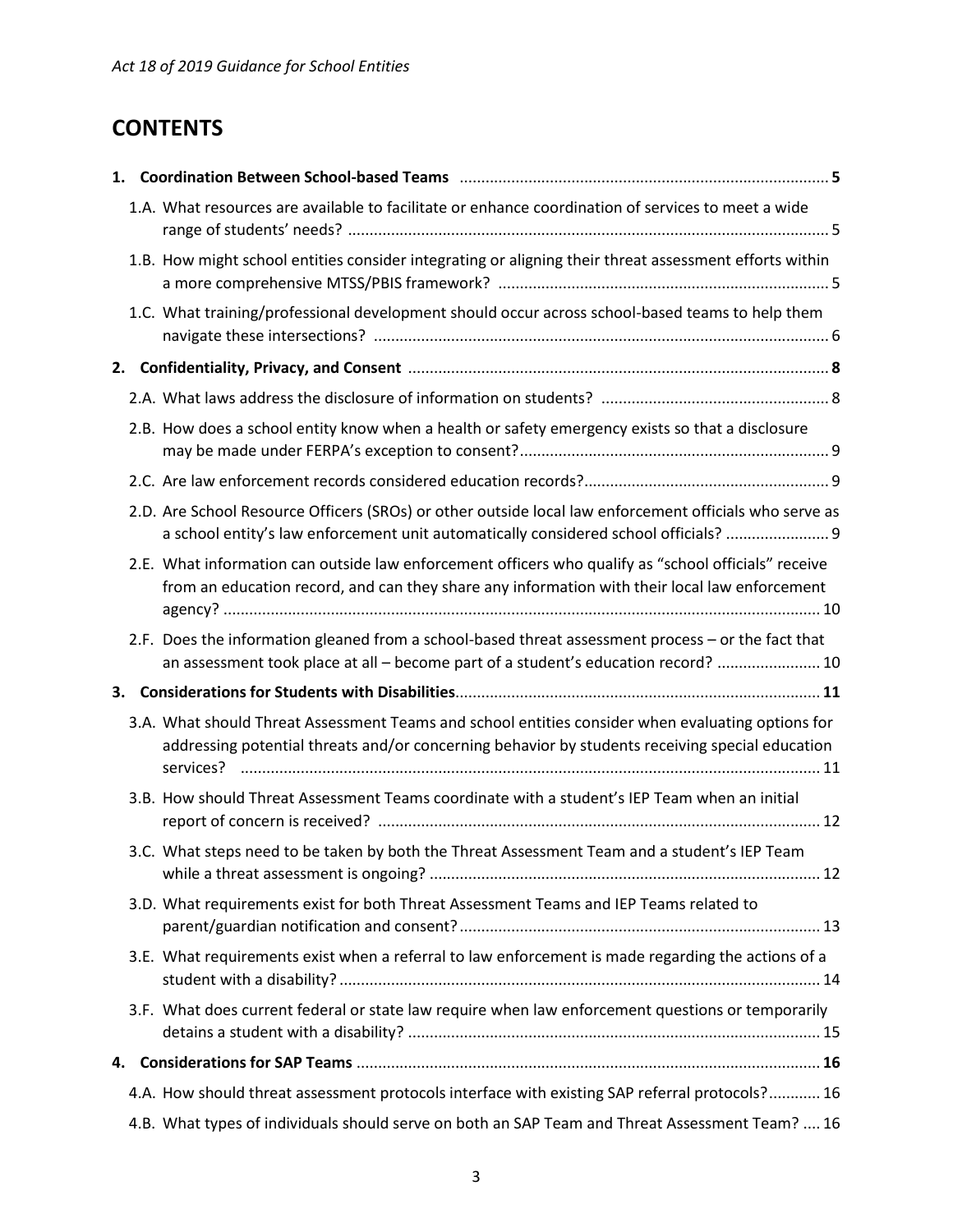|  | 4.C. If comprehensive supports and/or student services are limited or unavailable at a school entity,<br>what should SAP and Threat Assessment Teams consider as they identify necessary supports and |  |
|--|-------------------------------------------------------------------------------------------------------------------------------------------------------------------------------------------------------|--|
|  | 4.D. What information/records and documentation should each Team maintain related to students<br>who are initially reported to a Threat Assessment Team and eventually referred to the SAP            |  |
|  | 4.E. Are Threat Assessment Teams allowed to access information regarding students' mental health                                                                                                      |  |
|  |                                                                                                                                                                                                       |  |
|  | 5.A. What training and professional development resources are available for Threat Assessment                                                                                                         |  |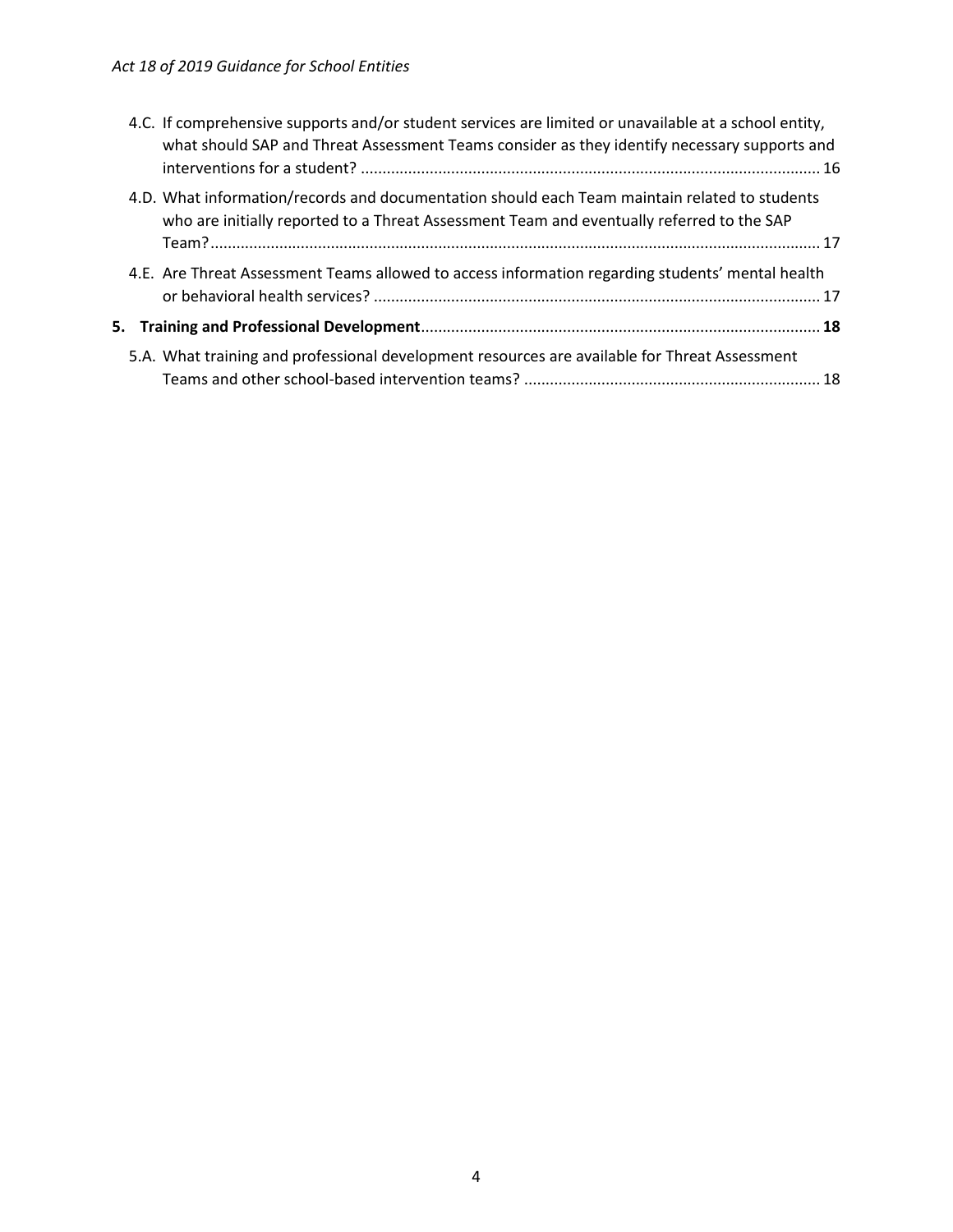$\overline{a}$ 

# **QUESTIONS AND ANSWERS: GUIDANCE FOR SCHOOL ENTITIES**

#### **1. COORDINATION BETWEEN SCHOOL-BASED TEAMS**

## **1.A. What resources are available to facilitate or enhance coordination of services to meet a wide range of students' needs?**

Threat assessment is not designed to replace existing supports, referrals, and services provided through other school-based intervention efforts like SAP, MTSS/PBIS, suicide prevention and awareness, *Safe2Say Something* Crisis Teams, etc. School entities should promote and monitor coordination between its Threat Assessment Team(s) and other school-based teams to ensure appropriate referrals and responses, including evaluating relevant data and conducting afteraction reviews to identify and learn from successes and challenges.

Under state law, Teams must also ensure that school employees are aware of the staff members who are appointed to the Threat Assessment Team(s), and how to report threatening or at-risk behavior, including through the *Safe2Say Something* Program. While not required, it is recommended that students, teachers, staff, School Resource Officers (SROs), and parents/guardians be provided training and guidance on recognizing behaviors of concern, their roles and responsibilities in reporting the behavior, and how they should report that information.<sup>2</sup>

PCCD's School Safety and Security Committee recently adopted a number of resources to aid school entities in implementing threat assessment procedures, including a *Model Threat Assessment Procedures and Guidelines* document, along with informational materials designed for a wide range of audiences (students, families, school personnel, etc.). Additional information regarding these and other resources – including future in-person and online training programs that will be provided to school entities at no cost beginning in the 2020-2021 school year through a 3-year federal grant – is available on PCCD's *[School Safety and Security](https://www.pccd.pa.gov/schoolsafety/Pages/default.aspx)* website.

#### **1.B. How might school entities consider integrating or aligning their threat assessment efforts within a more comprehensive MTSS/PBIS framework?**

MTSS is a standards-aligned, comprehensive school improvement framework for enhancing academic, behavioral, and social-emotional outcomes for all students. As part of the MTSS framework, cross-disciplinary teams represented at the local education agency (LEA)/school entity, school, grade, and individual levels use a problem-solving process to integrate evidencebased academic, behavioral, and social-emotional practices matched to student needs and with fidelity of implementation. A continuum of supports and services exist across three tiers (Universal, Secondary, and Tertiary), and is undergirded by high-quality professional learning, cultural responsivity, partnership, and meaningful involvement with families.

- Tier 1 (Universal): Provide preventive, proactive, and universal interventions to support all students
- Tier 2 (Secondary): Provide targeted interventions to support students classified as "at risk," who require more intervention than is typically provided within Tier 1 (Universal) supports.

<sup>2</sup> *Enhancing School Safety Using a Threat Assessment Model: An Operational Guide for Preventing Targeted School Violence*, National Threat Assessment Center, July 2018.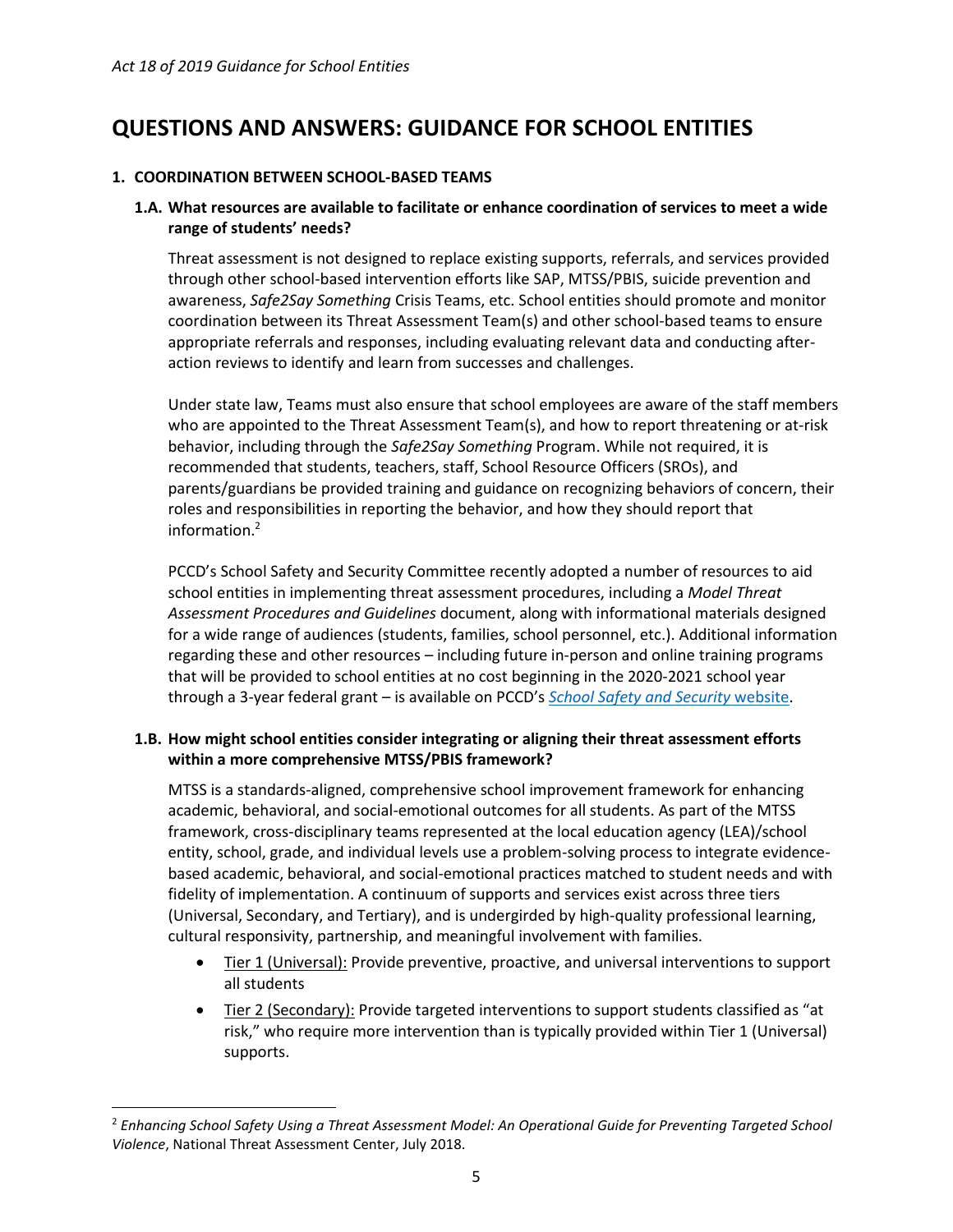• Tier 3 (Tertiary): Requires the most intensive level of intervention for students with the most significant, high intensity support needs (assessment based).

In July 2018 the Secret Service released a report recommending that "the threshold for intervention should be relatively low so that schools can identify students in a distress before their behaviors escalates to the level of eliciting concerns about safety." Addressing school safety in a Multi-Tiered System of Support (MTSS) framework allows for schools to accomplish this while using data to efficiently identify and align resources for students that need higher levels of support and intervention.

Universal practices for a trauma-informed MTSS system that also addresses a multi-tiered threat assessment system include components that address school climate and equitable practices and take into account aspects of student and staff development including: universal screenings of behaviors and academics, and data driven practices; social-emotional learning; culturally responsive pedagogy; common language and expectations; trauma-informed practices; community engagement and integration; and access to rigorous, differentiated, and core content.

Establishing frameworks at a Tier I level that enhance a positive school climate, provide supports for social-emotional learning of students, and engaging community and families can set the stage for establishing a multidisciplinary threat assessment framework that ensures prevention strategies are in place for students and staff.

Threats can be viewed as transient or substantive in a multi-tiered model of threat assessment. Research indicates that acts of violence are not impulsive acts, which allows opportunities for schools to focus on prevention and risk mitigation. This is done through a tiered system that allows for intervention during the grievance, ideation, planning, and preparation for threats phases. Increasing the prevention and predictability of school responses, while addressing fidelity of implementation can address the vast majority of behavioral needs in the school setting.

When universal methods are not sufficient to address the needs, and increasing behaviors are seen referrals to Tier II should be done based on data. Threats made by students are often the result of deficits related to a student's ability to socially relate, emotional or behavioral dysregulation, or deficits in coping skills. Deficits in these areas can be mediated through intervention by the school or community teams. Referrals to the SAP team can provide schools with a way to address this need through already established teams. Referrals to the SAP teams also provide schools with a systematic data collection system that includes parent/guardian involvement, and referral to a community liaison to assess for underlying mental health or drug/alcohol needs that may be impacting the student's behaviors.

## **1.C. What training/professional development should occur across school-based teams to help them navigate these intersections?**

State law requires that Teams ensure school employees are aware of the staff members who are appointed to the Threat Assessment Team(s), and how to report threatening or at-risk behavior, including through the *Safe2Say Something* Program. 3 Similarly, the law requires that Teams provide information to other school personnel as well as members of the school community that

<sup>3</sup> PA Public School Code, Article XIII-E.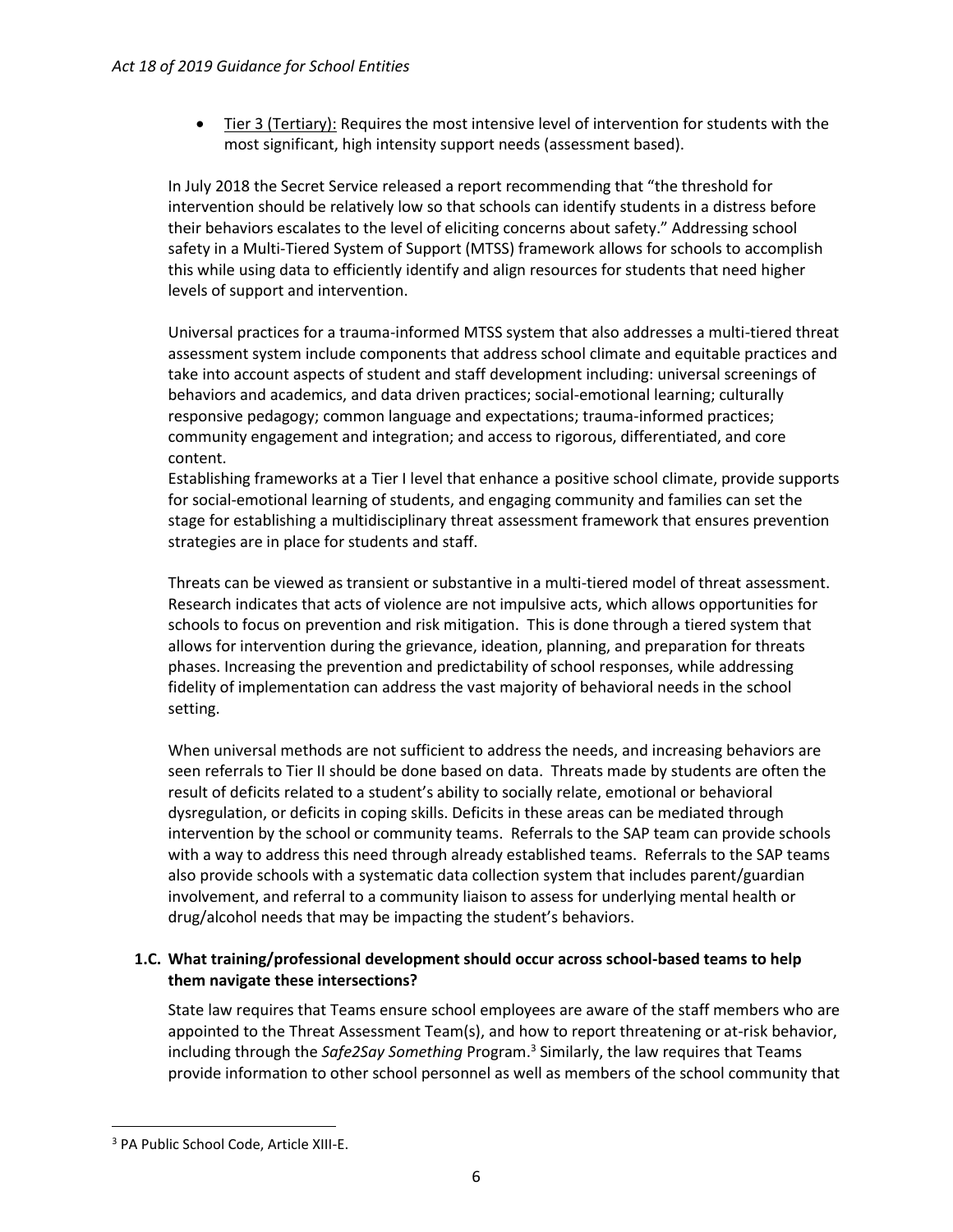will help them understand the process for identifying and reporting concerning behaviors and/or situations to the Team and what happens during the threat assessment process.

While not required by state law, cross-training Threat Assessment Team members with individuals serving on other intervention and response teams (both school- and communitybased) is a recommended best practice. Doing so can help enhance relationships, create a common language, and improve communication and information sharing in the long run. Ultimately, these practices will improve a school entity's ability to respond appropriately and effectively to a continuum of concerns.

In providing information and training to members of the school community, Threat Assessment Teams should emphasize options for providing information anonymously (such as through the *Safe2Say Something* Program), and that reports will be acted upon, kept confidential, and handled appropriately.<sup>4</sup>

**NOTE:** In December 2019, PCCD's School Safety and Security Committee approved preliminary model resources to aid school entities as they begin planning for these new threat assessment requirements. Model informational materials for students, parents/guardians, and school employees as well as guidance for Threat Assessment Teams' coordination and communication with other school-based response/intervention teams are available on PCCD's *[School Safety and](https://www.pccd.pa.gov/schoolsafety/Pages/default.aspx)  Security* [webpage.](https://www.pccd.pa.gov/schoolsafety/Pages/default.aspx)

In addition to these preliminary resources, in October 2019, **PCCD secured a 3-year federal grant** through the **U.S. Department of Justice's STOP School Violence Technology and Threat Assessment Solutions for Safer Schools Program** to support the development and launch of a comprehensive **Pennsylvania K-12 Threat Assessment Technical Assistance and Training Network.**

- Through this federal support, PCCD will engage a qualified entity to design and deliver **free evidence-based threat assessment training curricula and supporting resources** tailored for K-12 multidisciplinary teams in Pennsylvania.
- PCCD will launch a **comprehensive online training platform** and host **regional in-person "train the trainer" sessions** across the Commonwealth during the 2020-2021 school year – all at **no cost** to school entities or their partners in threat assessment.
- The initiative will also provide **complimentary technical assistance and other supports** directly to at least 75 school entities each year seeking to establish or enhance multidisciplinary Threat Assessment Teams.

Finally, eligible school entities can apply for funding through **PCCD's School Safety and Security Grant Program** to support activities and costs associated with planning, implementing, and sustaining threat assessment protocols, including training and professional development for school staff and community partners. Additional information regarding funding criteria and resources for applicants is available on PCCD's *[School Safety and Security](https://www.pccd.pa.gov/schoolsafety/Pages/default.aspx)* webpage.

<sup>4</sup> *Enhancing School Safety Using a Threat Assessment Model,* National Threat Assessment Center, July 2018.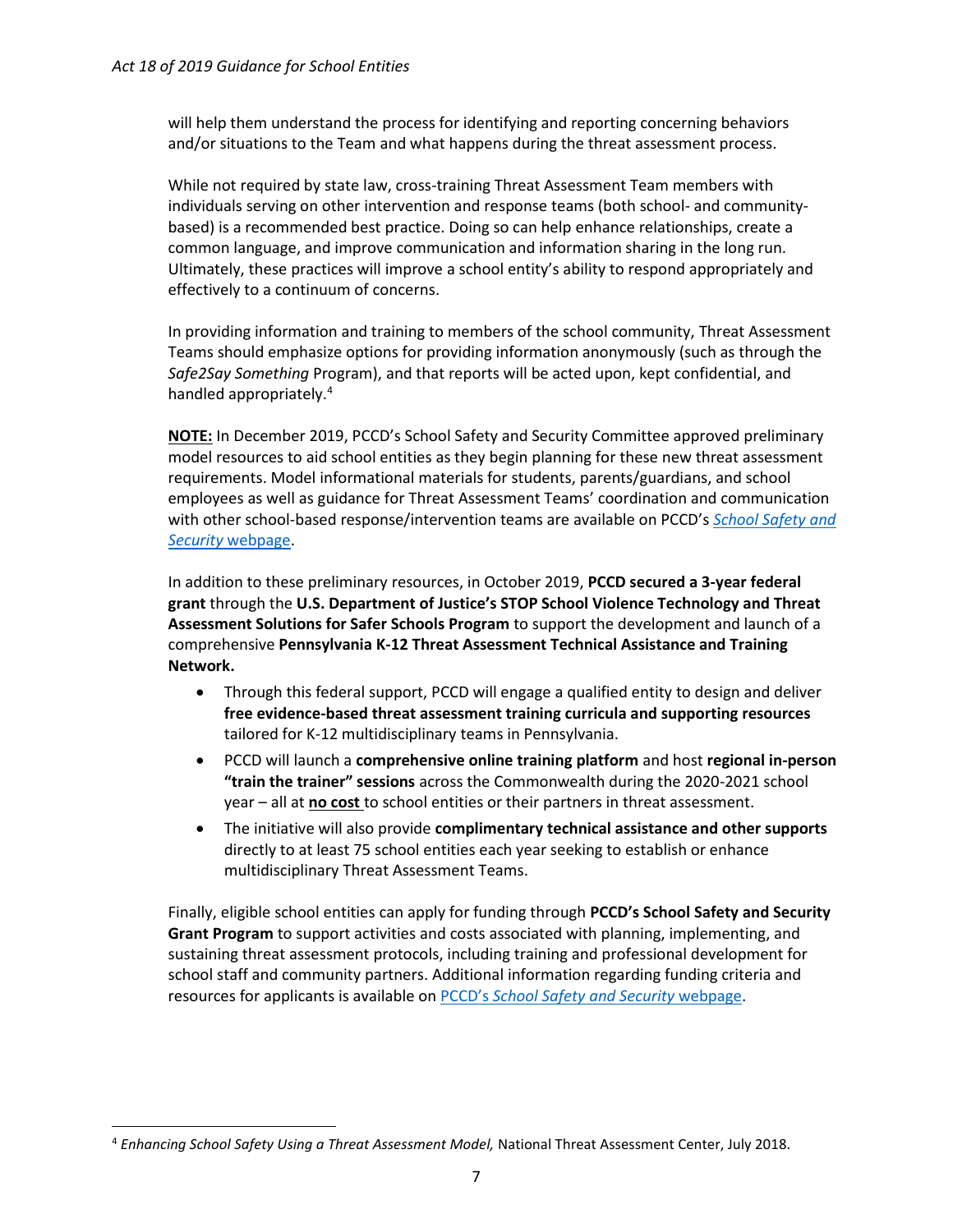### **2. CONFIDENTIALITY, PRIVACY, AND CONSENT**

#### **2.A. What laws address the disclosure of information on students?**

Article XIII-E of the PA Public School Code explicitly provides Threat Assessment Teams with access to the following student information, to the extent necessary for fulfilling their duties and allowed by federal law:

- Student health records;
- Prior school disciplinary records;
- Records or information shared with the school entity related to adjudication;
- Records of any prior behavioral or mental health or psychological evaluations or screenings maintained by the school entity; and/or
- Other records or information that may be relevant to evaluating a threat or determining treatment/referral options for a student that are maintained by the school entity.

Several laws address privacy of student information, including the Family Educational Rights and Privacy Act (FERPA), which restricts disclosure of information from student education records, as well as the Individuals with Disabilities Education Act (IDEA), which protects certain special education information of students with disabilities.<sup>5</sup> State laws in Pennsylvania and adopted board-level policies also provide privacy protections for students.

Student records and information must be handled, created and accessed only to fulfill responsibilities for completing the threat assessment process, and in accordance with applicable law, regulations, board policy and the school entity's Student Records Plan. The rights and privacy of students and their families should be respected at all times.

The confidentiality and handling requirements for student information should be based on an analysis of:

- Who created the record or information (i.e., school administrator, nurse, law enforcement agency, juvenile court, outside behavioral health provider)?
- Where is the record or information stored (i.e., in the guidance office, in a psychologist's files, in an outside clinic)?
- Who has access to the record or information?

 $\overline{a}$ 

What is the purpose of the record or information - why was it created?

Laws and regulations related to confidentiality of student information address exceptions for disclosing certain information in emergencies to protect the health and safety of students and others. School entities, law enforcement agencies, behavioral health providers and other organizations that may be involved in the threat assessment process should follow the requirements applicable to their creation and handling of confidential records and should seek the advice of legal counsel for guidance.

**NOTE:** School entities may use data collected through its Threat Assessment Team activities, and may release such data in the aggregate, in order to help the school entity develop a general approach to threat assessment, as set out in 1302-E(a)(2)(v).

<sup>&</sup>lt;sup>5</sup> FERPA 20 U.S.C. 1232g and 34 CFR Part 99; IDEA 20 U.S.C. 1400 et seq. and 34 CFR Part 300; School Code 24 P.S. 1306-A, 1402, 1409; 22 PA Code Chapter 12, 15.9, 16.65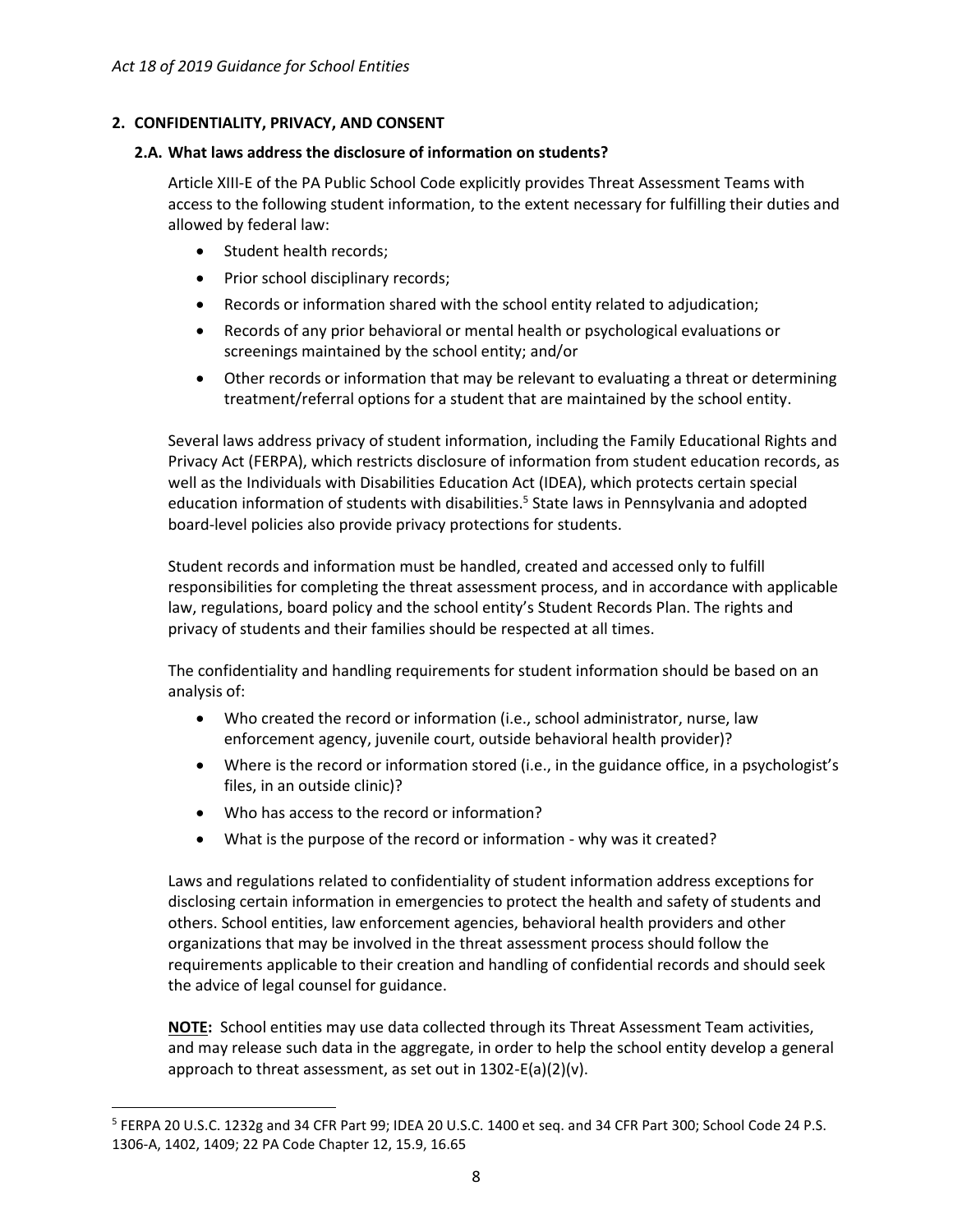The school entity's release of aggregate data collected through its Threat Assessment Team activities is permissible only where the release of such aggregate data may not result in the breach of federal and state confidentiality laws.

#### **2.B. How does a school entity know when a health or safety emergency exists so that a disclosure may be made under FERPA's exception to consent?<sup>6</sup>**

A school entity must make this determination on a case-by-case basis, taking into account the full picture and totality of circumstances pertaining to a specific threat to the health or safety of a student or others. If the school entity determines there is an "articulable and significant threat"<sup>7</sup> to the health or safety of a student or other individuals and that one or more third parties (e.g., law enforcement officials, public health officials, parents/guardians, trained medical personnel, etc.) need education records or the personally identifiable information included in those records in order to protect the health or safety of the student or others, it may disclose that information without consent to the appropriate parties.

Importantly, when a school entity makes a disclosure under the health or safety exception, it must record in the student's education records the articulable and significant threat that formed the basis for the disclosure, and the parties to whom the information was disclosed.

School entities do not have to record requests for personally identifiable information from education records from or disclosures of that information made to: 1) the parent/guardian or eligible student; 2) a school official under 34 CFR § 99.31(a)(I); 3) a party with written consent from the parent/guardian or eligible student; 4) a party seeking directory information; or 5) a party seeking or receiving records in accordance with the provisions in FERPA related to nonconsensual disclosures pursuant to certain types of lawfully issued subpoenas or court orders.

#### **2.C. Are law enforcement records considered education records?<sup>8</sup>**

 $\overline{\phantom{a}}$ 

Law enforcement records (i.e., those created by a law enforcement agency, created for a law enforcement purpose, and maintained by a law enforcement agency) are not education records subject to the privacy protections of FERPA. As such, law enforcement agencies are not required to provide a parent/guardian or student with an opportunity to inspect or review law enforcement records, and may disclose law enforcement records to third parties, including school entities, without the consent of a parent/guardian or student. However, education records, or personally identifiable information from education records, which a school entity shares with a law enforcement agency do not lose their protected status as education records by virtue of being shared with a law enforcement agency.

<sup>6</sup> *[School Resource Officers, School Law Enforcement Units, and the Family Educational Rights and Privacy Act](https://studentprivacy.ed.gov/sites/default/files/resource_document/file/SRO_FAQs_2-5-19_0.pdf)  [\(FERPA\)](https://studentprivacy.ed.gov/sites/default/files/resource_document/file/SRO_FAQs_2-5-19_0.pdf)*, U.S. Department of Education, Privacy Technical Assistance Center, February 2019.

 $7$  As defined by guidance from the U.S. Department of Education, this standard is fairly flexible, deferring to local school officials so they may respond as needed. "In applying this standard, a school official should be able to explain the basis for his or her reasonable belief, based on all the available information, as to why a given student poses an 'articulable and significant threat.'" See *[School Resource Officers, School Law Enforcement Units, and the](https://studentprivacy.ed.gov/sites/default/files/resource_document/file/SRO_FAQs_2-5-19_0.pdf)  [Family Educational Rights and Privacy Act \(FERPA\)](https://studentprivacy.ed.gov/sites/default/files/resource_document/file/SRO_FAQs_2-5-19_0.pdf)*, U.S. Department of Education, Privacy Technical Assistance Center, February 2019.

<sup>8</sup> *[Protecting Student Privacy: Frequently Asked Questions](https://studentprivacy.ed.gov/frequently-asked-questions)*, U.S. Department of Education, Privacy Technical Assistance Center and the Student Privacy Policy Office.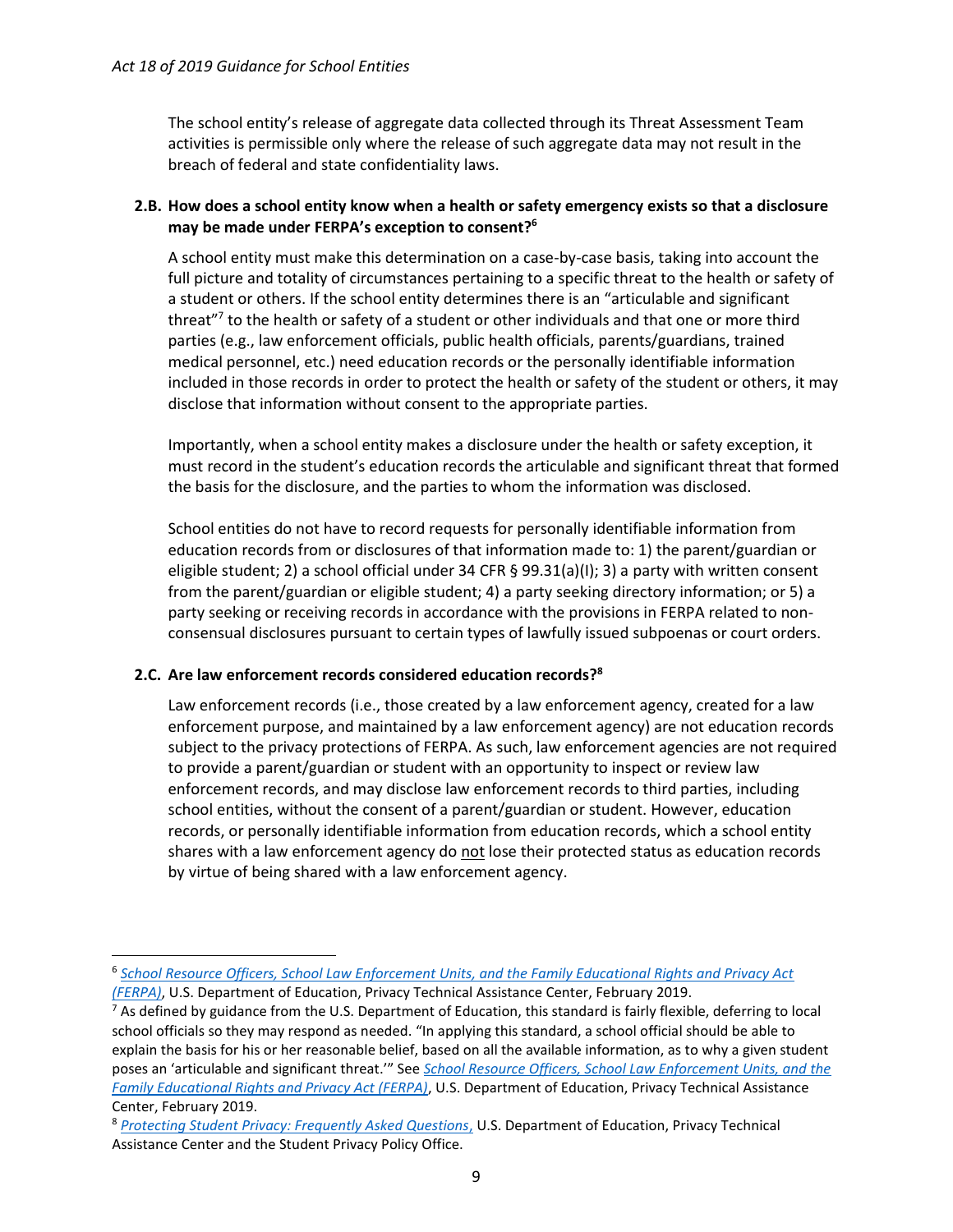### **2.D. Are School Resource Officers (SROs) or other outside local law enforcement officials who serve as a school entity's law enforcement unit automatically considered school officials?<sup>9</sup>**

No, SROs/local law enforcement officials serving in this capacity are not automatically considered to be "school officials." These officials may be considered "school officials" with "legitimate educational interests" and have access to students' education records only if they meet the following criteria:

- Perform an institutional service or function for which the agency or institution would otherwise use employees;
- Are under the direct control of the agency or institution with respect to the use and maintenance of education records;
- Are subject to federal requirements that the personally identifiable information from education records may be used only for the purposes for which the disclosure was made (e.g., to promote school safety and the physical security of students) and governing the redisclosure of personally identifiable information from education records (Section 99.33(a)); and
- Meet the criteria specified in the school entity's annual notification of FERPA rights for being a school official with a legitimate educational interest in the education records.

**NOTE:** When SROs/local law enforcement are not considered school officials, parents/guardians can still provide written consent for release of information and records the parent/guardian wants law enforcement agencies they can be aware of and consider the child's behavior in a more complete context.

#### **2.E. What information can outside law enforcement officers who qualify as "school officials" receive from an education record, and can they share any information with their local law enforcement agency?<sup>10</sup>**

Off-duty police officers and SROs who qualify as "school officials" under FERPA may only use information from education records for the purposes for which the disclosure was made (e.g., to promote safety and security). In addition, they are subject to FERPA's re-disclosure requirements in 34 CFR 99.33(a). This means that an officer who is acting as a "school official" under FERPA may not re-disclose, without appropriate consent, personally identifiable information from education records to outside parties, including other employees of their police department who are not acting as school officials, unless the disclosure satisfies an exception to FERPA's general written consent requirement (e.g., if the re-disclosure is made pursuant to a lawfully issued subpoena or court order or to appropriate parties under the health and safety emergency exception).

## **2.F. Does the information gleaned from a school-based threat assessment process – or the fact that an assessment took place at all – become part of a student's education record?**

Article XIII-E of the PA Public School Code explicitly permits access to student information by Threat Assessment Team members in order to carry out their duties and facilitate the timely assessment of, and intervention with, students whose behaviors may indicate a threat to the safety of the student, other students, school employees, school facilities, the community, or

<sup>9</sup> *[Protecting Student Privacy,](https://studentprivacy.ed.gov/frequently-asked-questions)* U.S. Department of Education.

<sup>10</sup> *[School Resource Officers, School Law Enforcement Units, and the Family Educational Rights and Privacy Act](https://studentprivacy.ed.gov/sites/default/files/resource_document/file/SRO_FAQs_2-5-19_0.pdf)  [\(FERPA\)](https://studentprivacy.ed.gov/sites/default/files/resource_document/file/SRO_FAQs_2-5-19_0.pdf)*, U.S. Department of Education, Privacy Technical Assistance Center, February 2019.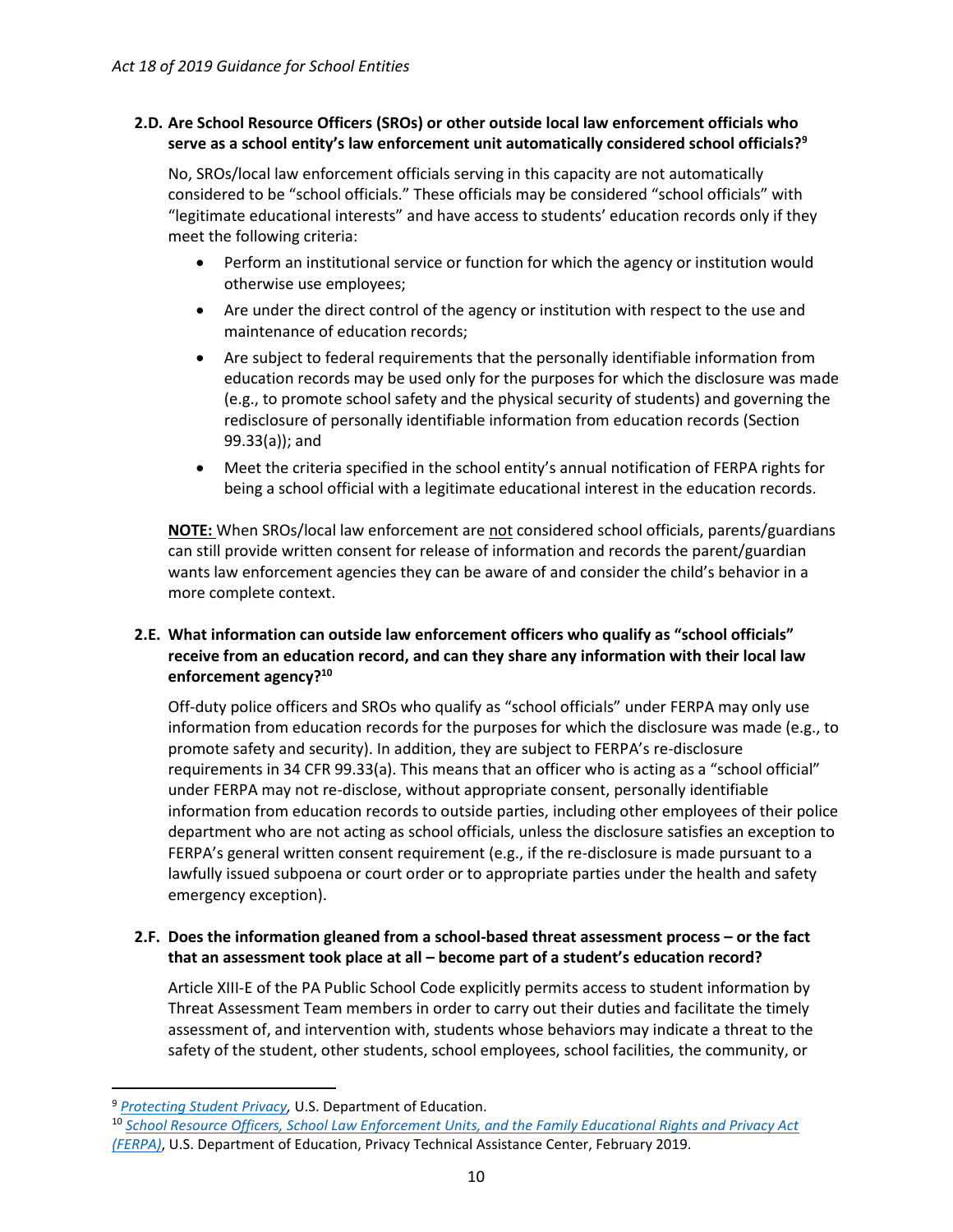others. However, the use of these information or records is strictly limited for the purpose of fulfilling the Team's duty to evaluate a threat or the recommended disposition of a threat. No member of the Team may redisclose any record or information obtained or otherwise use any record of a student beyond the purpose for which the disclosure was made to the Team.

Generally speaking, unless formal actions (such as discipline or referrals to law enforcement, or the release of personally identifiable information from an education record without consent to a third party through a health/safety exception) result from an assessment conducted by the school entity's Threat Assessment Team, the fact that an assessment took place or the findings of the process would not necessarily be part of a student's education record. This information must be documented, secured, and accessed only by members of a school entity's Threat Assessment Team or other individuals explicitly authorized to access that information (i.e., a court order, subpoena, etc.).

Importantly, when a school entity makes a disclosure under the health or safety exception, it must record in the student's education records the articulable and significant threat that formed the basis for the disclosure, and the parties to whom the information was disclosed.<sup>11</sup> As such, there are instances in which undertaking a comprehensive threat assessment process that involves exchange of information without prior consent may result in changes to a student's education record.

School entities do not have to record requests for personally identifiable information from education records from or disclosures of that information made to: 1) the parent/guardian or eligible student; 2) a school official under 34 CFR § 99.31(a)(I); 3) a party with written consent from the parent/guardian or eligible student; 4) a party seeking directory information; or 5) a party seeking or receiving records in accordance with the provisions in FERPA related to nonconsensual disclosures pursuant to certain types of lawfully issued subpoenas or court orders.<sup>12</sup>

# **3. CONSIDERATIONS FOR STUDENTS WITH DISABILITIES**

l

#### **3.A. What should Threat Assessment Teams and school entities consider when evaluating options for addressing potential threats and/or concerning behavior by students receiving special education services?**

Threat Assessment Teams should review information about the student's disability to understand how, if at all, the student's disability impacts their behavior and communication and what behavior supports are included in the student's IEP or Section 504 plan.

Threat Assessment Teams should be aware of the legal requirements when removing a student with a disability from their educational placement. Teams should also have an understanding of the requirements surrounding least restrictive environment.

Title II of the ADA does not require a public entity to allow an individual to participate in or benefit from the services, programs, or activities of that public entity when that individual poses a direct threat to the health or safety of others. (28 C.F.R. § 35.139(a)) The regulations state

<sup>11</sup> <sup>11</sup> *[School Resource Officers, School Law Enforcement Units, and the Family Educational Rights and Privacy Act](https://studentprivacy.ed.gov/sites/default/files/resource_document/file/SRO_FAQs_2-5-19_0.pdf)  [\(FERPA\)](https://studentprivacy.ed.gov/sites/default/files/resource_document/file/SRO_FAQs_2-5-19_0.pdf)*, U.S. Department of Education, Privacy Technical Assistance Center, February 2019.

<sup>12</sup> <sup>12</sup> *[School Resource Officers, School Law Enforcement Units, and the Family Educational Rights and Privacy Act](https://studentprivacy.ed.gov/sites/default/files/resource_document/file/SRO_FAQs_2-5-19_0.pdf)  [\(FERPA\)](https://studentprivacy.ed.gov/sites/default/files/resource_document/file/SRO_FAQs_2-5-19_0.pdf)*, U.S. Department of Education, Privacy Technical Assistance Center, February 2019.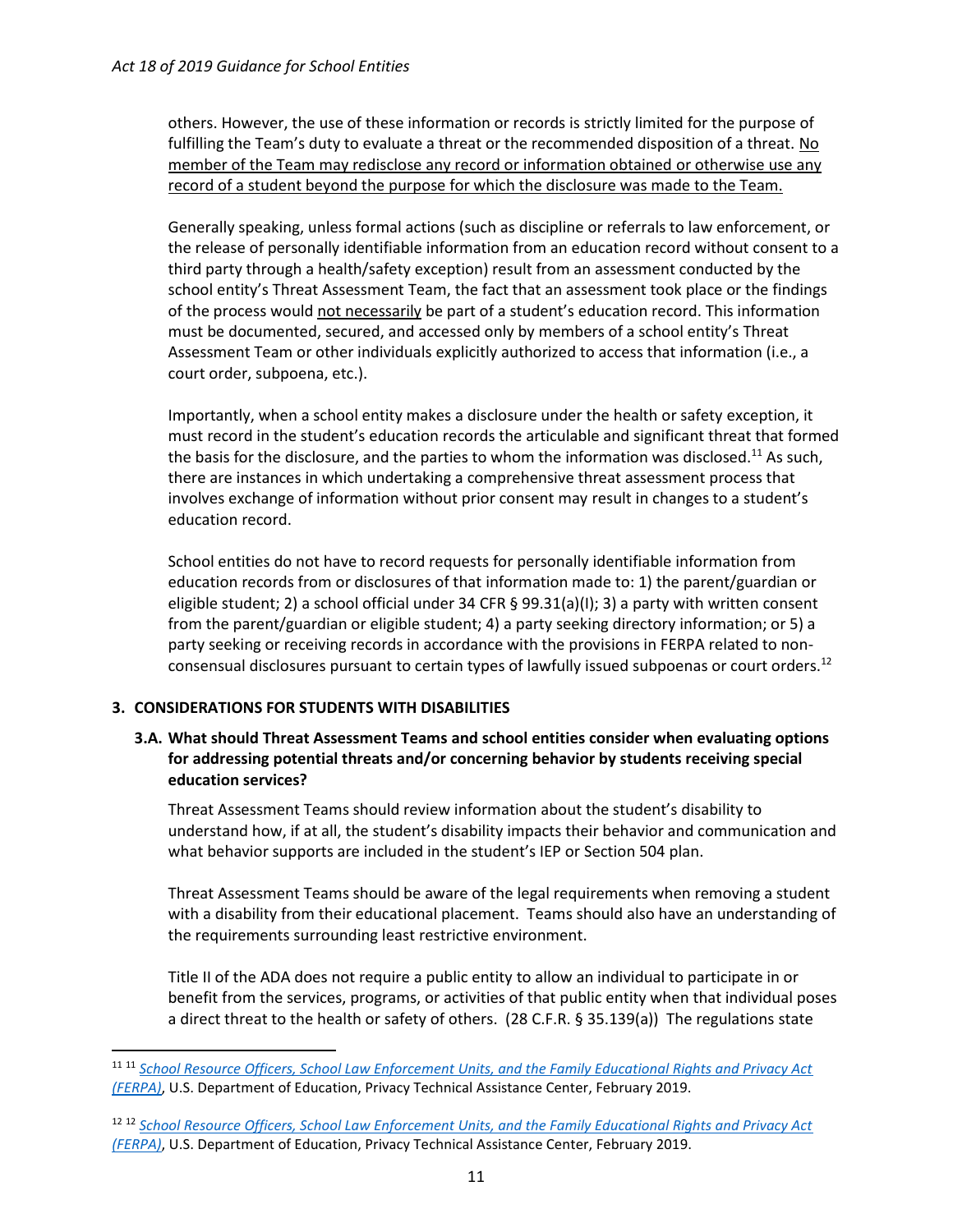that a direct threat is "a significant risk to the health or safety of others that cannot be eliminated by a modification of policies, practices, or procedures, or by the provision of auxiliary aids and services." (28 C.F.R. § 35.104) In determining whether an individual with a disability poses a direct threat to the health or safety of others, the district must conduct an individualized assessment. The district must use reasonable judgement when conducting the individualized assessment, and look at current medical knowledge or the best available objective evidence to determine:

- The nature, duration, and severity of the risk;
- The probability that the potential injury will actually occur; and
- Whether reasonable modifications of policies, practices, or procedures or the provision of auxiliary aids or services will mitigate the risk. (28 C.F.R. § 35.139(b))

## **3.B. How should Threat Assessment Teams coordinate with a student's IEP Team when an initial report of concern is received?**

The Threat Assessment Team should immediately contact the student's IEP team and notify them of the concern. The teams should consider having a member of the Threat Assessment Team on the IEP team. Members of each team may consider a joint meeting to review pertinent documents related to the student. The IEP team should consider if it is necessary to hold an IEP meeting.

#### **3.C. What steps need to be taken by both the Threat Assessment Team and a student's IEP Team while a threat assessment is ongoing?**

The involvement of a Threat Assessment Team with a student eligible under IDEA would necessitate immediate communication with the student's IEP team. An IEP meeting may need to be held. Ongoing communication between the two teams is critical.

The IEP team may determine that a reevaluation, including a Functional Behavior Assessment (FBA), is warranted based on the outcome of the Threat Assessment. An FBA must be conducted:

- Whenever the IEP team (1) determines that a student's behavior is interfering with his/her learning or the learning of others, and (2) requires additional information to provide appropriate educational programming. (34 C.F.R. § 300.324(a)(1))
- When a behavior violates a "code of student conduct" that results in a change of placement and is determined by the IEP team to be a manifestation of the student's disability. (34 C.F.R § 300.530(f))
- When the school refers the student to law enforcement. (PA Code §14.133(h))
- When a student is removed from his/her current placement as a result of weapon possession, and/or illegal drug possession/use, and/or serious bodily injury.

The IEP team may determine that a Positive Behavior Support Plan (PBSP) is appropriate. The PBSP must be based on the FBA. The plan must include research-based practices and must utilize positive behavior techniques. (PA Code §14.133(a))

If the conduct that triggered the threat assessment resulted in a disciplinary change of placement, a meeting to determine if the conduct was a manifestation of the child's disability must be held within 10 school days of the decision to change the placement. (34 C.F.R. §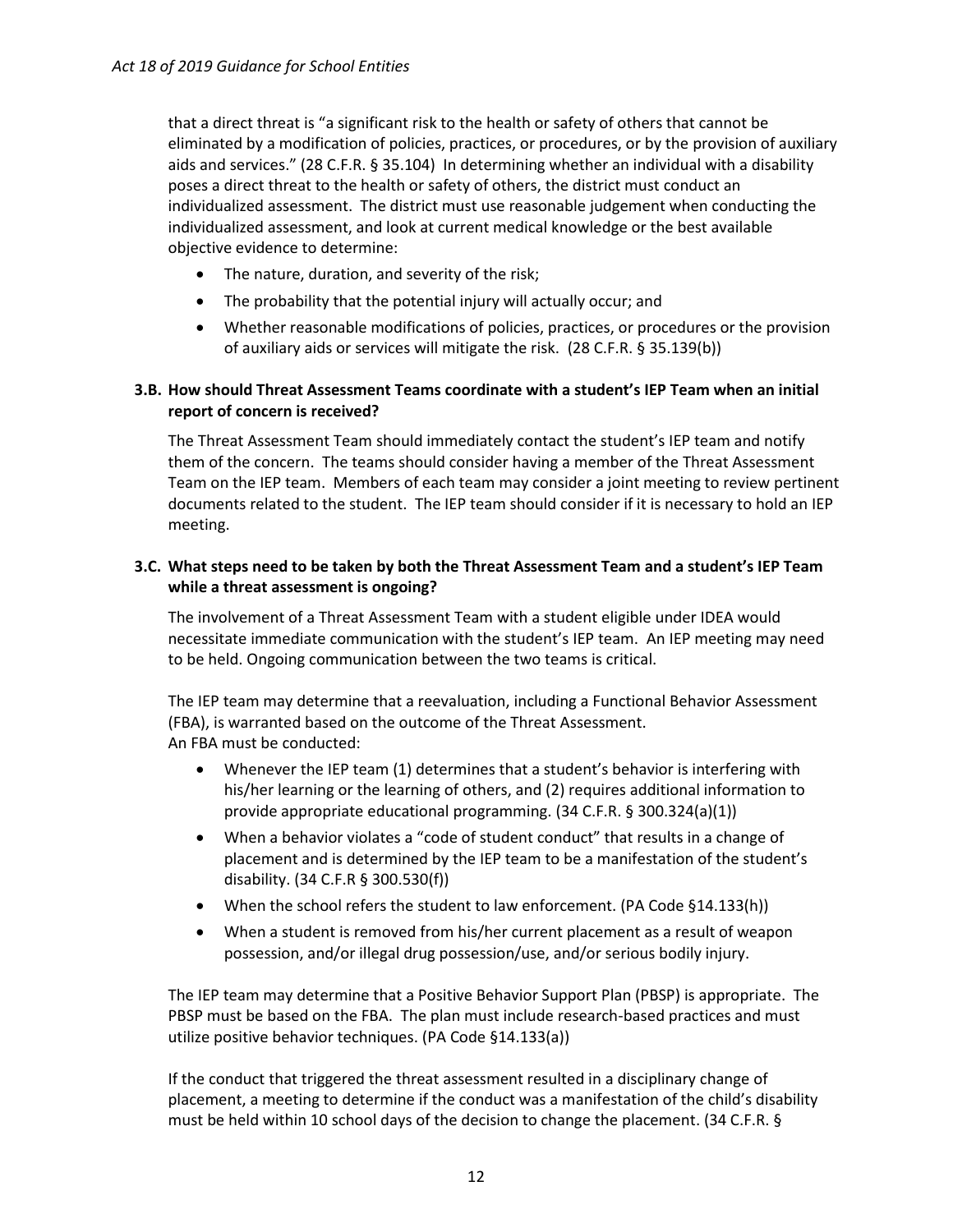300.530(e)) A disciplinary change of placement occurs when a student who is receiving special education is excluded from school:

- For more than 10 school days in a row, or
- For more than 15 school days in any one school year, or
- When days 11-15 constitute a pattern of exclusion, or
- For even one school day for a student with an intellectual disability.

During this meeting, the LEA, the parent, and relevant members of the IEP team must conduct a review to determine:

- If the conduct in question was caused by, or had a direct and substantial relationship to, the child's disability; or
- If the conduct in question was the direct result of the LEA's failure to implement the IEP.

If the team determines that the conduct was a manifestation, the IEP team must conduct an FBA and implement a PBSP or review and modify, if necessary, an existing PBSP; and return the student to the placement from which they were removed\*, unless the parent and LEA agree to a change of placement as part of the PBSP.

\*The IDEA does not require the student to be returned to the placement from which they were removed if the student-

- Carries a weapon to or possesses a weapon at school, on school premises, or to or at a school function under the jurisdiction of an SEA or an LEA;
- Knowingly possesses or uses illegal drugs, or sells or solicits the sale of a controlled substance, while at school, on school premises, or at a school function under the jurisdiction of an SEA or an LEA; or
- Has inflicted serious bodily injury upon another person while at school, on school premises, or at a school function under the jurisdiction of an SEA or an LEA.

In these special circumstances, the student may be removed to an interim alternative educational setting for not more than 45 school days without regard to whether the behavior is determined to be a manifestation of the student's disability. (300.530(g))

If a restraint is used on an eligible student, the LEA must notify of the parent of the use of the restraint and an IEP meeting must be held within 10 school days, unless the parent agrees in writing to waive the meeting. (PA Code § 14.133)

If a student eligible under Section 504 exhibits behavior that results in a removal from school and it is considered to be a significant change in placement, the LEA must conduct a reevaluation prior to significant changes in placement. (34 C.F.R. § 104.35A)) the Office for Civil Rights considers an exclusion from the education program of more than 10 consecutive days, or a series of short-term exclusions from the education program, if the short-term exclusions total more than 10 school days and create a pattern of removal, to be a significant change in placement. The reevaluation should include consideration of if the behavior was due to the student's disability and what, if any, behavior supports should be included in the 504 Plan.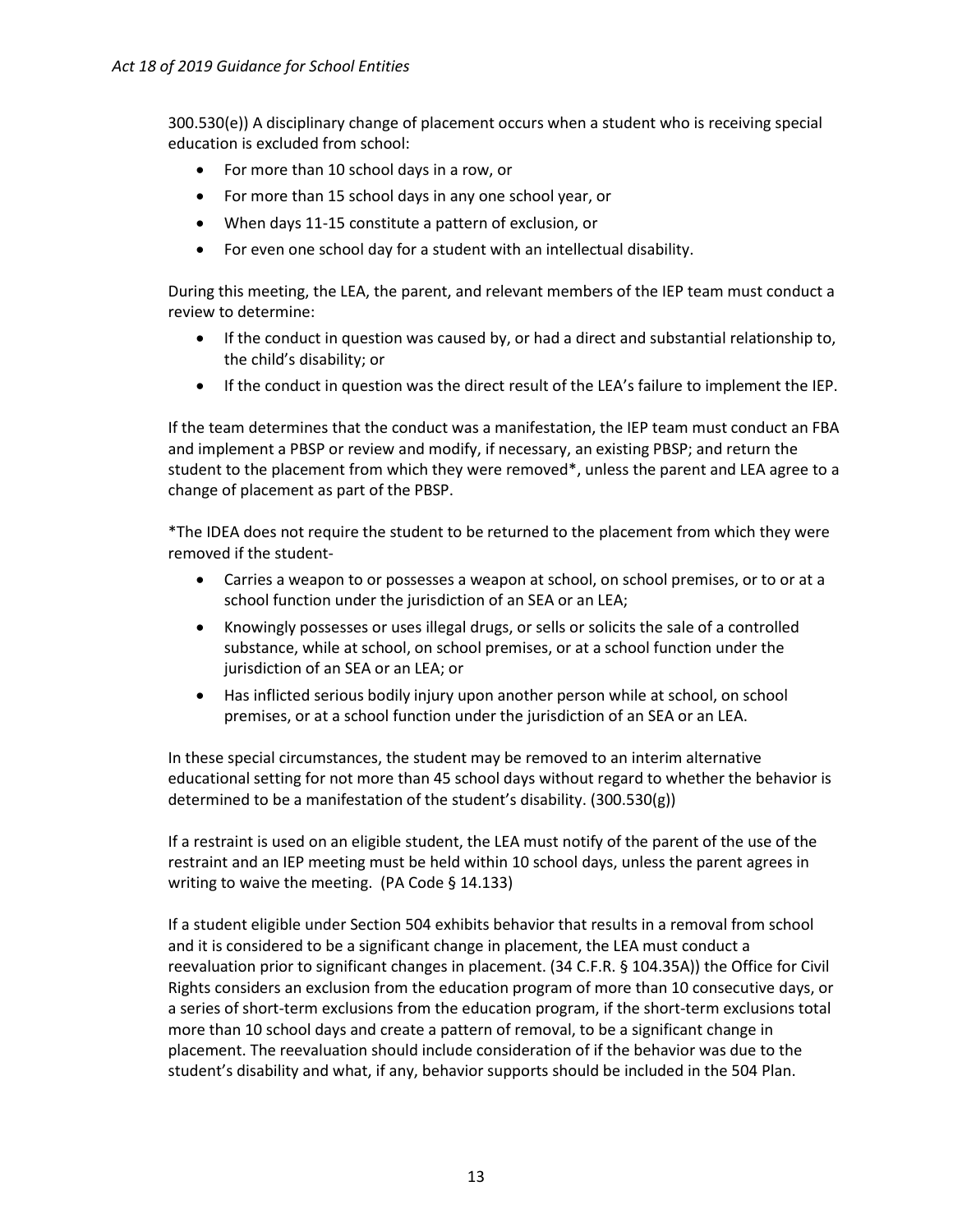#### **3.D. What requirements exist for both Threat Assessment Teams and IEP Teams related to parent/guardian notification and consent?**

Federal law (34 C.F.R. 300.503(a)) requires written notice to be provided to parents of a child with a disability a reasonable time before the public agency proposes to or refuses to initiate or change the identification, evaluation, or educational placement of the child or the provision of FAPE to the child. This notice must be written in language understandable to the general public and provided in the native language of the parent or other mode of communication used by the parent. (34 C.F.R §300.503(c))

The written notice must include:

- A description of the action proposed or refused by the agency;
- An explanation of why the agency proposes or refuses to take the action;
- A description of each evaluation procedure, assessment, record, or report the agency used as a basis for the proposed or refused action;
- A statement that the parents of a child with a disability have protection under the procedural safeguards of this part;
- Sources for parents to contact to obtain assistance in understanding the provisions of this part;
- A description of other options that the IEP team considered and the reasons why those options were rejected; and
- A description of other factors that are relevant to the agency's proposal or refusal. (34 C.F.R. § 300.503(b))

Pennsylvania provides a format the many LEAs choose to use to communicate this required information to parents. The form is called "Notice of Recommended Educational Placement/Prior Written Notice" (NOREP/PWN).

34 C.F.R §300.530(h) requires the LEA to notify parents of the decision to make a disciplinary change of placement and provide the parents with a copy of the procedural safeguards notice on the date that such a decision is made.

LEAs are required to seek parent/guardian consent for initial evaluations, reevaluations (including FBAs), and consent for initial services under IDEA. (34 C.F.R. § 300.300). Consent is not required prior to reviewing existing data as part of an evaluation or reevaluation.

Generally, schools must have written permission from the parent/guardian or eligible student in order to release any information from a student's education record. However, the Family Education Rights and Privacy Act (FERPA) allows schools to disclose those records without consent, to the following parties or under the following conditions (34 C.F.R. § 99.31):

- School officials with legitimate educational interest;
- Other schools to which a student is transferring;
- Specified officials for audit or evaluation purposes;
- Appropriate parties in connection with financial aid to a student;
- Organizations conducting certain studies for or on behalf of the school;
- Accrediting organizations to comply with a judicial order or lawfully issued subpoena;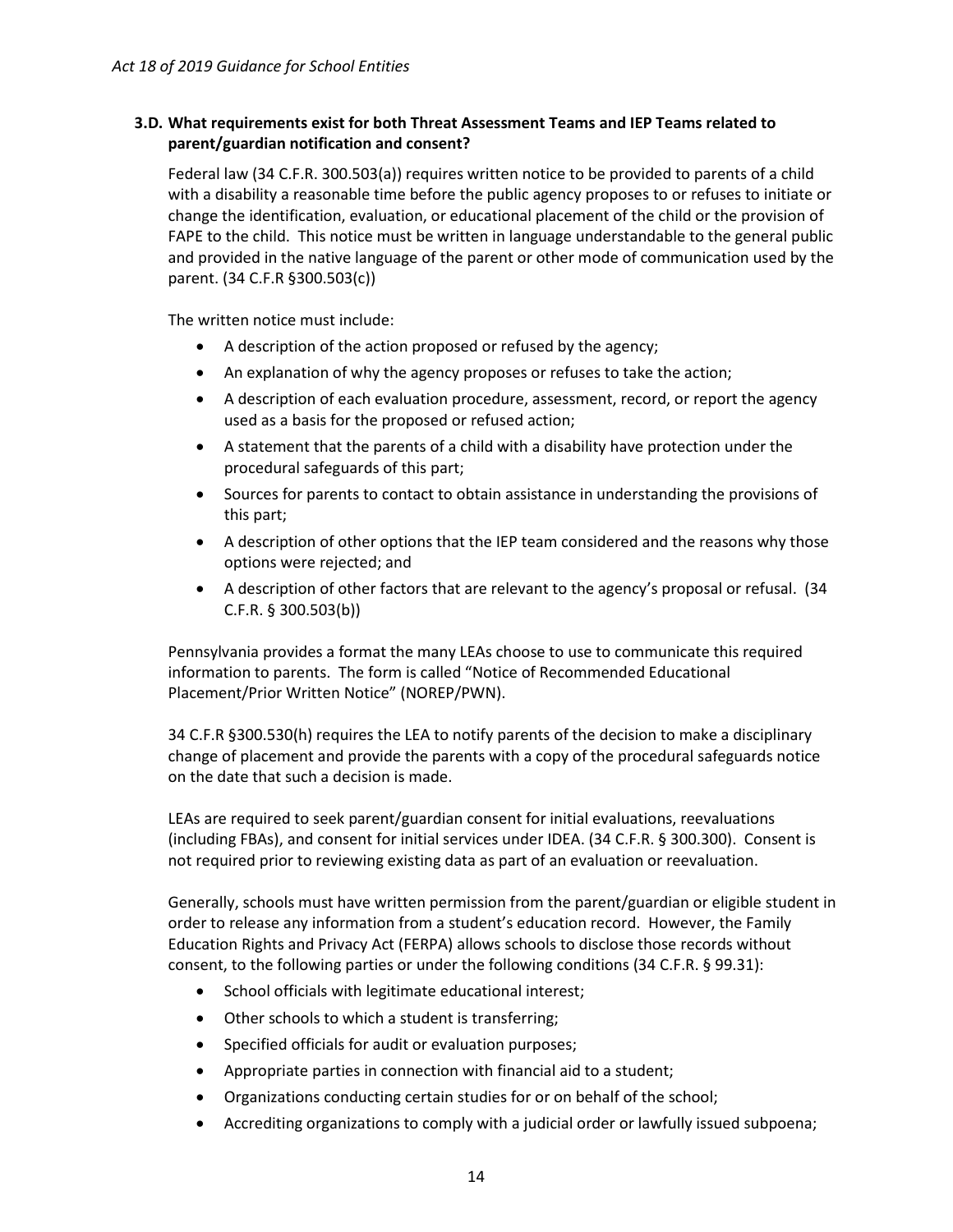- Appropriate officials in cases of health and safety emergencies; and
- State and local authorities, within a juvenile justice system, pursuant to specific state law.

## **3.E. What requirements exist when a referral to law enforcement is made regarding the actions of a student with a disability?**

Federal law (34 C.F.R. § 300.535(a)) does not prohibit school entities from reporting a crime committed by a child with a disability to appropriate authorities, nor does it prohibit law enforcement and judicial authorities from exercising their responsibilities with regard to the application of federal and state law. A "referral to law enforcement" includes any time a school calls the police to report the activity of an eligible student, even if that referral does not result in subsequent charges and/or arrest.<sup>13</sup>

When reporting a crime committed by a student with a disability to law enforcement, a school entity must ensure that copies of the special education and disciplinary records of the student are transmitted for consideration by law enforcement as permitted under the Family Educational Rights and Privacy Act (FERPA).

Subsequent to a referral to law enforcement, for students who have positive behavior support plans, an updated functional behavior assessment and PBSP is required. (PA Code § 14.133(h)) For a student with a disability who does not have a positive behavior support plan, upon notification to a local police department that a student with a disability has committed an incident listed in section 1303-A(b)(4.1) or (4.2) of the Safe Schools Act, the school entity shall convene the student's IEP team. At this meeting, the IEP team shall consider whether a PBSP should be developed to address the student's behavior. (PA Code § 10.23(g))

#### **3.F. What does current federal or state law require when law enforcement questions or temporarily detains a student with a disability?**

PA Code § 10.11 requires each school administrator to execute a memorandum of understanding (MOU) with each local police department having jurisdiction over school property of the school entity. In developing the MOU, the school entity shall consult and consider the model MOU promulgated by the Board and contained in Appendix A of Chapter 10. The model MOU indicates that in the event a child with a disability commits a mandatory notification offense under Subsection A, the School Entity must provide immediate notification to the Law Enforcement Authority regardless of the disability. Such notification will state that the child has an IEP or a service agreement that includes a behavior support plan and may include the School Entity's recommendation that police intervention may not be required and advisement that the School Entity will act to address the student's behavior need as required by applicable federal and state law and regulations. The Law Enforcement Authority may take the recommendation under advisement but reserves the right to investigate and file charges.

The Pennsylvania Department of Education is responsible for the education programs offered at the state juvenile facilities, including youth development centers, forestry camps, and secure treatment units. PDE contracts with local school districts, intermediate units, and private vendors to provide comprehensive education programs to students in the state juvenile facilities, including the provision of special education.

 $\overline{a}$ 

<sup>13</sup> *[Special Education Process Q&A Compendium](https://www.pattan.net/Publications/Special-Education-Process-QA-Compendium)*, Pennsylvania Department of Education, Bureau of Special Education, May 15, 2019.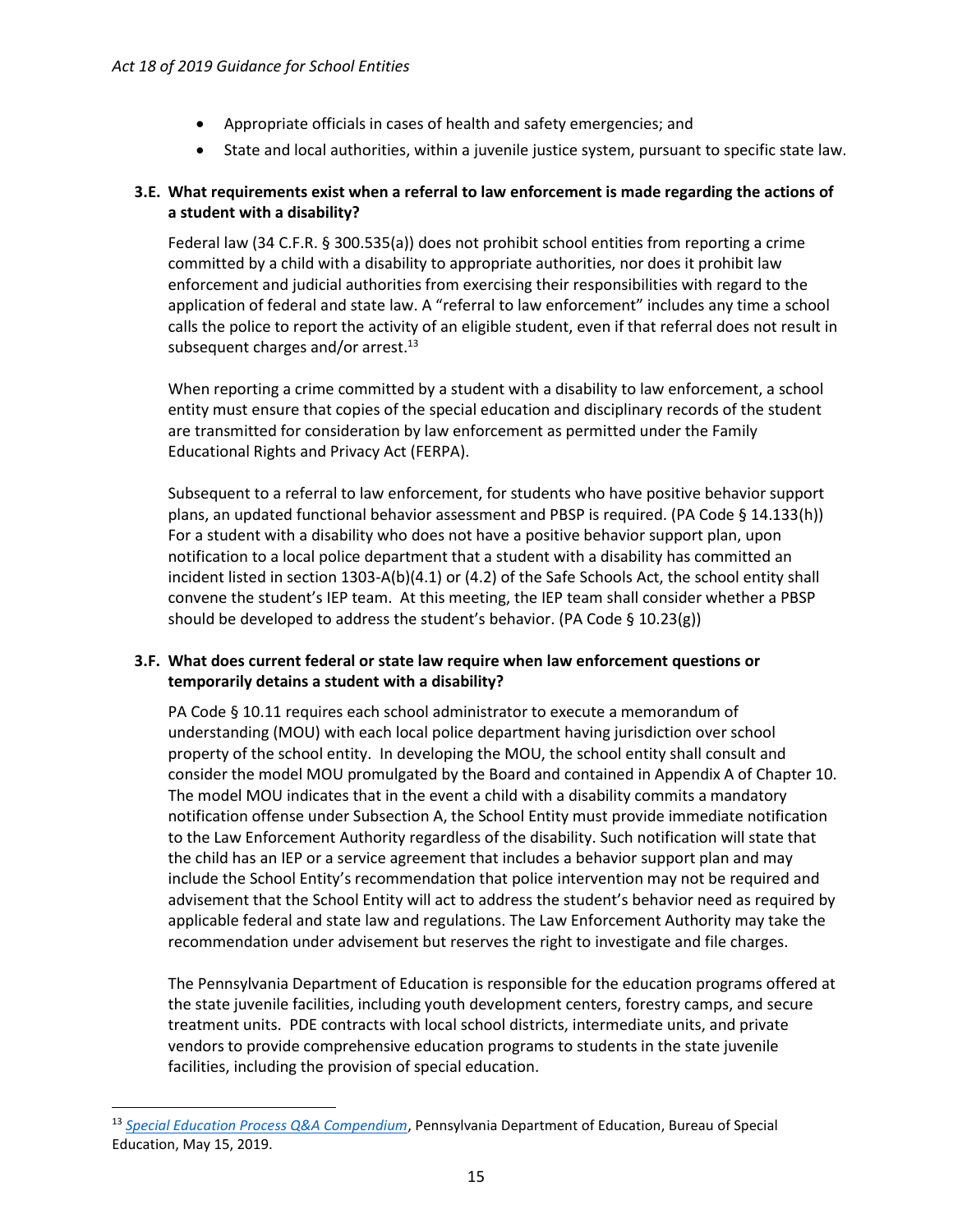#### **4. CONSIDERATIONS FOR SAP TEAMS**

#### **4.A. How should threat assessment protocols interface with existing SAP referral protocols?**

The Student Assistance Program (SAP), established under [Section 1547 of the PA Public School](https://www.legis.state.pa.us/cfdocs/legis/LI/uconsCheck.cfm?txtType=HTM&yr=1949&sessInd=0&smthLwInd=0&act=14&chpt=15&sctn=47&subsctn=0)  [Code,](https://www.legis.state.pa.us/cfdocs/legis/LI/uconsCheck.cfm?txtType=HTM&yr=1949&sessInd=0&smthLwInd=0&act=14&chpt=15&sctn=47&subsctn=0) SAP is designed to assist school personnel in identifying issues including alcohol, tobacco, other drugs, and mental health issues which pose a barrier to a student's success. Pennsylvania requires all school entities (school districts, charter schools, and cyber charter schools) to have SAP programs for all grades (elementary and secondary).

In addition to SAP, Pennsylvania state law requires that school entities prepare written plans for implementing comprehensive K-12 program of student services in the areas of counseling, psychological services, health services, social work services, and other student supports.<sup>14</sup>

A student may be referred to the Student Assistance Program for follow-up and support pending the outcome of the threat assessment. This may be particularly important to do in lower level threats determined not to be an imminent threat to school/others.

If the student has been referred to the Student Assistance Program in the past, or if there is an open referral in which the SAP team is actively gathering data related to potential barriers to learning, the SAP team should consider what relevant data may be able to be utilized by those with legitimate educational interest that are involved in threat assessment procedures.

#### **4.B. What types of individuals should serve on both an SAP Team and Threat Assessment Team?**

Individual districts/school buildings should determine how to most effectively engage in a teaming structure that allows for optimal usage of school personnel. Mental health professionals in the school setting should be dual members, as should staff with specific training in both SAP and threat assessments. This could include the nurse, school administrators, school safety and security coordinator, and district/building administrators.

Given the overlap in membership of SAP and Threat Assessment Teams, cross-training is recommended. Specifically, it is recommended that school staff members serving on SAP teams are trained in and familiar with the threat assessment protocols. Similarly, it is recommended that members of the Threat Assessment Team have been SAP trained.

#### **4.C. If comprehensive supports and/or student services are limited or unavailable at a school entity, what should SAP and Threat Assessment Teams consider as they identify necessary supports and interventions for a student?**

Threat Assessment and SAP Teams operating in school entities and/or communities in which there are limited comprehensive supports and/or student services should respond consistent with how they would handle mental or behavioral health concerns in any other case. The list of community resources that could be engaged by these teams should include a greater variety of services and supports, including diversion programs through juvenile probation, community service opportunities, etc., assuming they are not already part of the referral network for that school entity.

It is important to reiterate that the need for referrals and supports must be determined on a case-by-case basis, and will depend upon the nature and motivations behind the threat. Teams

<sup>14 22</sup> Pa. Code [§12.41](https://www.pacode.com/secure/data/022/chapter12/s12.41.html) an[d §12.42](https://www.pacode.com/secure/data/022/chapter12/s12.42.html)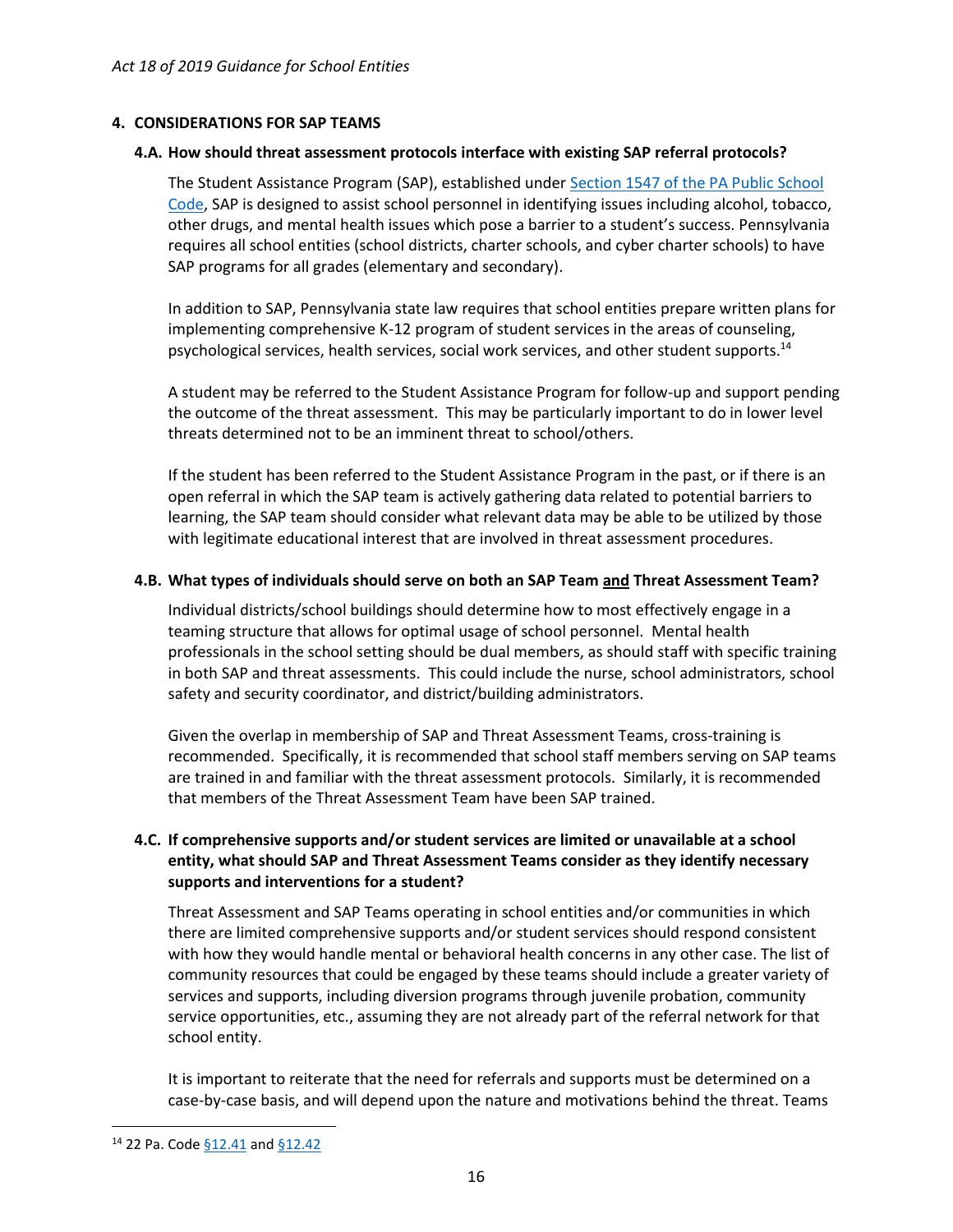should consider adopting a trauma-informed approach to their work, and consider ways to ensure the best interests of youth, families, and the school community are considered.

Schools should consider a comprehensive approach that addresses student social, emotional, behavioral, and mental health needs at the universal, secondary, and tertiary levels. Schools should map their resources to determine the types of in school supports that are available in in their district/buildings and within the community as delivered by community partners, including SAP liaisons, behavioral health providers, crisis services, and other youth-focused services and supports. Identify the individual student's needs and make appropriate referrals to those services where available. If unavailable, brainstorm ways to provide those services either through development of services or contracting with outside entities.

The School Health Assessment and Evaluation System provides an example of a school district profile which can be a useful way to start identifying school versus community partnerships, needs, and resource mapping. The Mental Health Technology and Transfer Center Network has published a National School Mental Health Curriculum: Guidance and Best Practices for States, Districts and Schools has resources to assist districts in engaging in school and community mapping around the role of school based mental health professionals and engaging in school based mental health alignment within the MTSS process.

#### **4.D. What information/records and documentation should each Team maintain related to students who are initially reported to the Threat Assessment Team and eventually referred to the SAP Team?**

Threat Assessment Teams should maintain records and document reports and responses consistent with the way other mental health issues, assessments and interventions, or referrals are documented.

The SAP Team should continue to maintain appropriate records according to the school district's existing protocol. All individuals with a legitimate educational interest can review SAP records in a threat situation. The school solicitor may need to determine if additional documentation is required for a student who was referred to SAP by the Threat Assessment Team. Additionally, SAP team members that are also members of the Threat Assessment Team should adhere to confidentiality guidelines with regard to information sharing about the threat situation.

#### **4.E. Are Threat Assessment Teams allowed to access information regarding students' mental health or behavioral health services?**

When a students' mental health or behavioral health service records are not part of the educational record, the mental health and drug and alcohol treatment records are bound by their own confidentiality regulations and cannot be shared without appropriate signed releases. However, individual members of Threat Assessment Teams (e.g., school counselors, school psychologists) may have access to this information if they possess the appropriate signed releases. When mental health or behavioral health records are part of the educational record confidentiality requirements associated with FERPA and release of information apply.